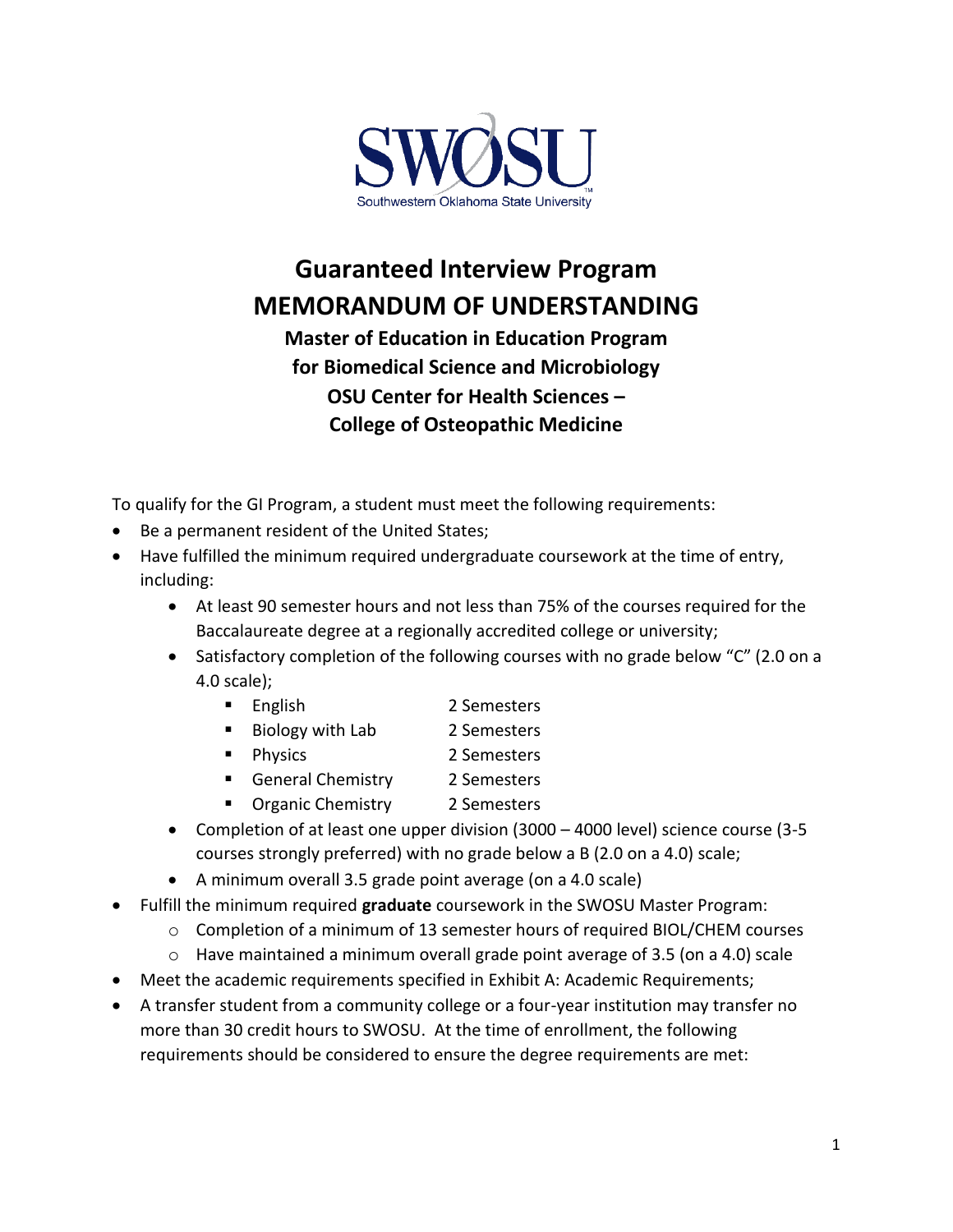- $\circ$  Transfer credits from an accredited senior college (i.e., four-year institution) will apply toward a baccalaureate degree in the same way as if earned in residence at SWOSU;
- $\circ$  Applicants must earn at least 15 of the final 30 hours or 50 percent of the major at the rewarding institution;
- o Credit from a baccalaureate degree-granting institution (40 hours must be upper division);
- Score at least a 502 on the Medical College Admission Test (MCAT);
- Participated in a SWOSU Pre-Medical Advisory Professions Committee Interview process;
- Submit a letter of recommendation from the SWOSU Pre-Medical Advisory Professions Committee and a letter from a SWOSU Biology or Chemistry graduate faculty;
- Submit an American Association of Colleges of Osteopathic Medicine Application Services (AACOMAS) application by February 28;
- Submit a supplemental/secondary application by March 30;
- Students must have at least 500 hours of health-related setting at the time of application;
- First time applicant to apply to the Guaranteed Interview Program; and
- The applicant must have a valid CASPer Situational Judgement test score on file before an admission decision is released.

Students who meet these requirements will be eligible for the GI Program. Students must check the appropriate box on their secondary/supplemental application to indicate that they have met the GI Program requirements. This Agreement guarantees an interview for admission to OSU-COM to students from Southwestern Oklahoma State University Master Program who meet the listed requirements. This Agreement does not guarantee qualifying students from SWOSU Master Program admission to the OSU-COM. Following an in-person interview, the Chair of the Admissions Committee will notify applicants of the Admissions Committee's decision by May 15, 2022.

## *Exhibit A: Academic Requirements Master of Education in Education for Biomedical Science and Microbiology (Non-Certification Track)*

To qualify for the Guaranteed Interview Program, Oklahoma State University Center for Health Sciences (OSU-CHS) and Southwestern Oklahoma State University (SWOSU) agree that applicants must complete the following academic requirements:

- 1. Prerequisites for admission
	- Bachelor's degree in Biological Sciences, Microbiology, Chemistry, Health Sciences, or related fields